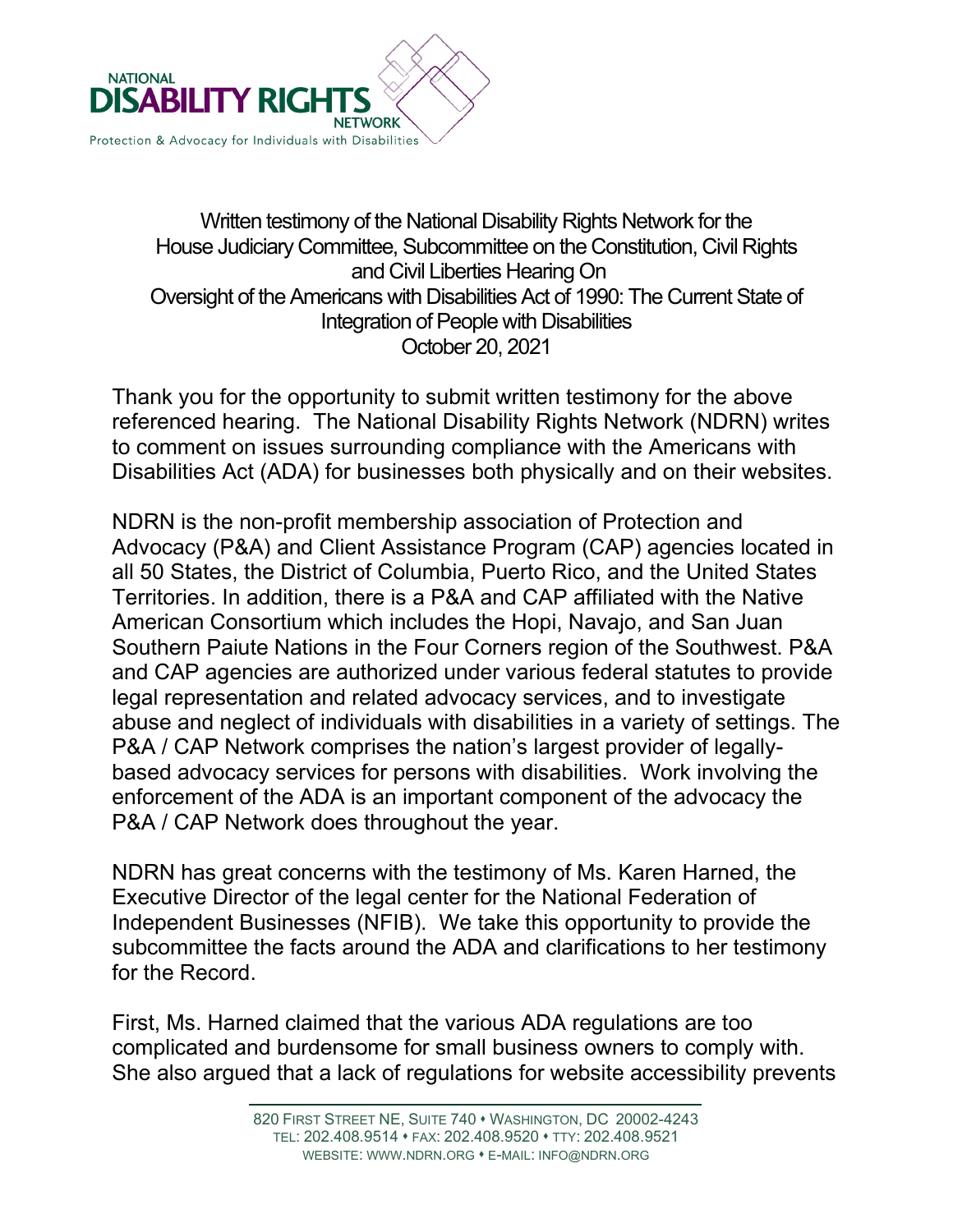businesses from knowing how to make their websites accessible for customers with disabilities.

A myriad of resources already exist to equip and support small businesses to adhere to the ADA. For instance, the ADA National Network is a federally mandated information system with ten offices across the nation. The ADA Centers under this program provide training and technical assistance on the provisions of the law. This can include both training on physical standards as well as access to some website accessibility experts. Any business can call the ADA Centers for advice anonymously, without the risk of being reported.

Although the Department of Justice has not officially promulgated specific website regulations, numerous judicial entities have pointed to the Web Content Accessibility Guidelines (WCAG) as an appropriate standard to use. On more than one occasion, a judge in his or her ruling has pointed to the WCAG as the standards to go by. Therefore, small businesses have a roadmap to follow. Likewise, the federal government under Section 508 of the Rehabilitation Act of 1973 has similarly applied such standards. Although the two laws are separate, there is a compelling argument that such standards are reasonable and can be applied to make websites accessible.

Furthermore, an argument that standards are too difficult is not a convincing argument to allow businesses to not follow a law. Standards that businesses need to comply with may be more or less complicated, but discomfort over the level of complexity is not enough to enable a business not to comply. For example, in the entire country, businesses must comply with local health and safety regulations. These policies can be complex. Businesses cannot argue that health and safety requirements are too difficult or cumbersome to comply with; it is simply a part of running a business in a jurisdiction that appropriately governs its community.

NDRN would also like to raise concerns with and provide the facts on Ms. Harned's argument that establishing an advanced notice policy under the ADA is needed. We have heard this argument made many times that businesses must first receive notice that their physical business or website are inaccessible under the ADA before a lawsuit is brought. In other words, the business must first be given an extended amount of time to remedy the violation before the business can be held accountable. This runs contrary